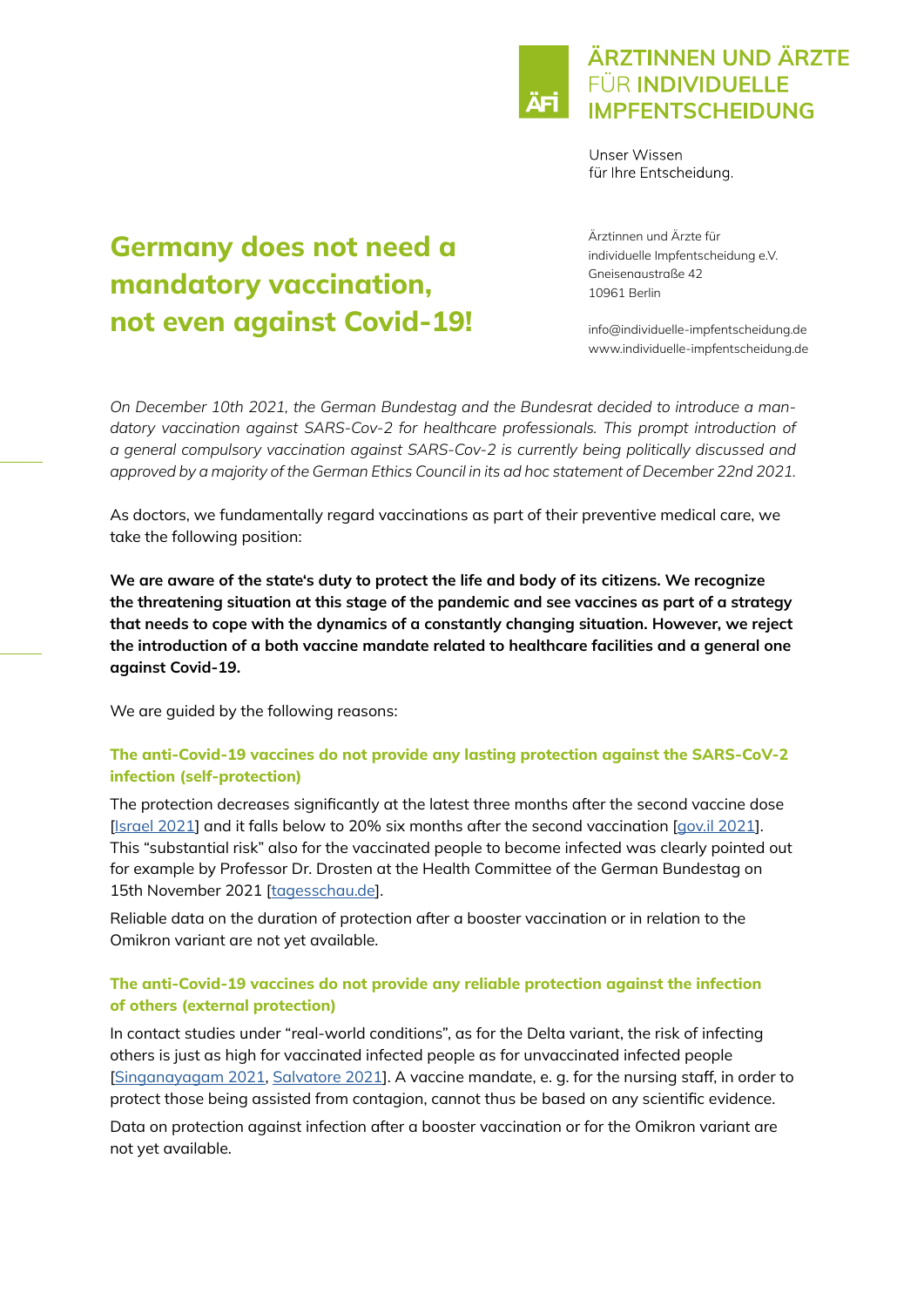#### Covid-19 vaccines do not provide any lasting protection to the society ("herd immunity")

With only a temporary protection against personal contagion and without a significant reduction in the risk of transmission to others, herd immunity cannot be achieved with the available vaccines. As Prof Lothar Wieler, President of RKI, pointed out at the Federal Press Conference held on 12th November 2021 [[WELT, 12.11.2021:](https://www.welt.de/politik/deutschland/article235020290/Coronavirus-Das-Wort-Herdenimmunitaet-haben-wir-gestrichen-sagt-RKI-Chef-Wieler.html) *"We have removed the word herd-immunity"*].

# The durability of vaccine protection is inevitably compromised by the new variants of the virus

By the appearance of the Omicron variant, it has become clear that with SARS-CoV-2 and its high mutation frequency, no vaccine can provide lasting protection. Forcing the population to use a vaccine that, at the time of the commitment, has not even been developed, let alone approved (e. g. special vaccines for Omicron), is legally and ethically absurd.

#### The risks associated with Covid-19 vaccines affect individual groups within the population very differently and cannot yet be conclusively assessed

All Covid vaccines have only a "conditional authorization" after a shortened approval process. Reliable data on the medium- or long-term safety of these novel vaccines are of course not yet available. This fact alone calls the mandatory use of these vaccines into question from an ethical point of view.

The risk of short-term side effects is not evenly distributed over the total number of vaccinated people, but it also particularly affects those population groups who are particularly less threatened by severe diseases (for example myocarditis after mRNA vaccines in young men aged between 16 and 25 years [[Buchan 2021](https://www.medrxiv.org/content/10.1101/2021.12.02.21267156v1)]).

#### The risks associated with SARS-CoV-2 infection are distributed very differently within the population

Infectious mortality lies within the range of other infectious diseases up to middle adulthood, e. g. seasonal influenza, which are accepted as part of normal life risk [loannidis 2021, [Her](https://www.medrxiv.org/content/10.1101/2021.07.29.21261282v2)[rera-Esposito 2021](https://www.medrxiv.org/content/10.1101/2021.07.29.21261282v2)]. It is only from the age of around 60 that severe diseases courses, complications or deaths occur significantly more frequently. The proportionality of a general mandatory vaccination for people below this age is therefore more than just questionable.

# It is scientifically questionable whether mandatory vaccine relieves the burden on the healthcare system

More than 60 percent of Covid-19 patients in intensive care units belong to the age group at risk of the over 60, over 80 percent to the age group over 50 [DIV], Abruf 21.12.21]. Thus no substantial relief to hospitals and intensive care units can be expected from a mandatory vaccine for young adults or even adolescents and children. In the group of patients over 60 who are in intensive care, more than 40 percent are fully vaccinated whereas almost 50 percent of hospitalized patients in this age group have post-vaccination infections [RKI weekly report from [16-12-2021](https://www.rki.de/DE/Content/InfAZ/N/Neuartiges_Coronavirus/Situationsberichte/Wochenbericht/Wochenbericht_2021-12-16.pdf?__blob=publicationFile)]. These data relativize the possible effect of a mandatory vaccine to achieve the desired relief of the healthcare system even in this age group.